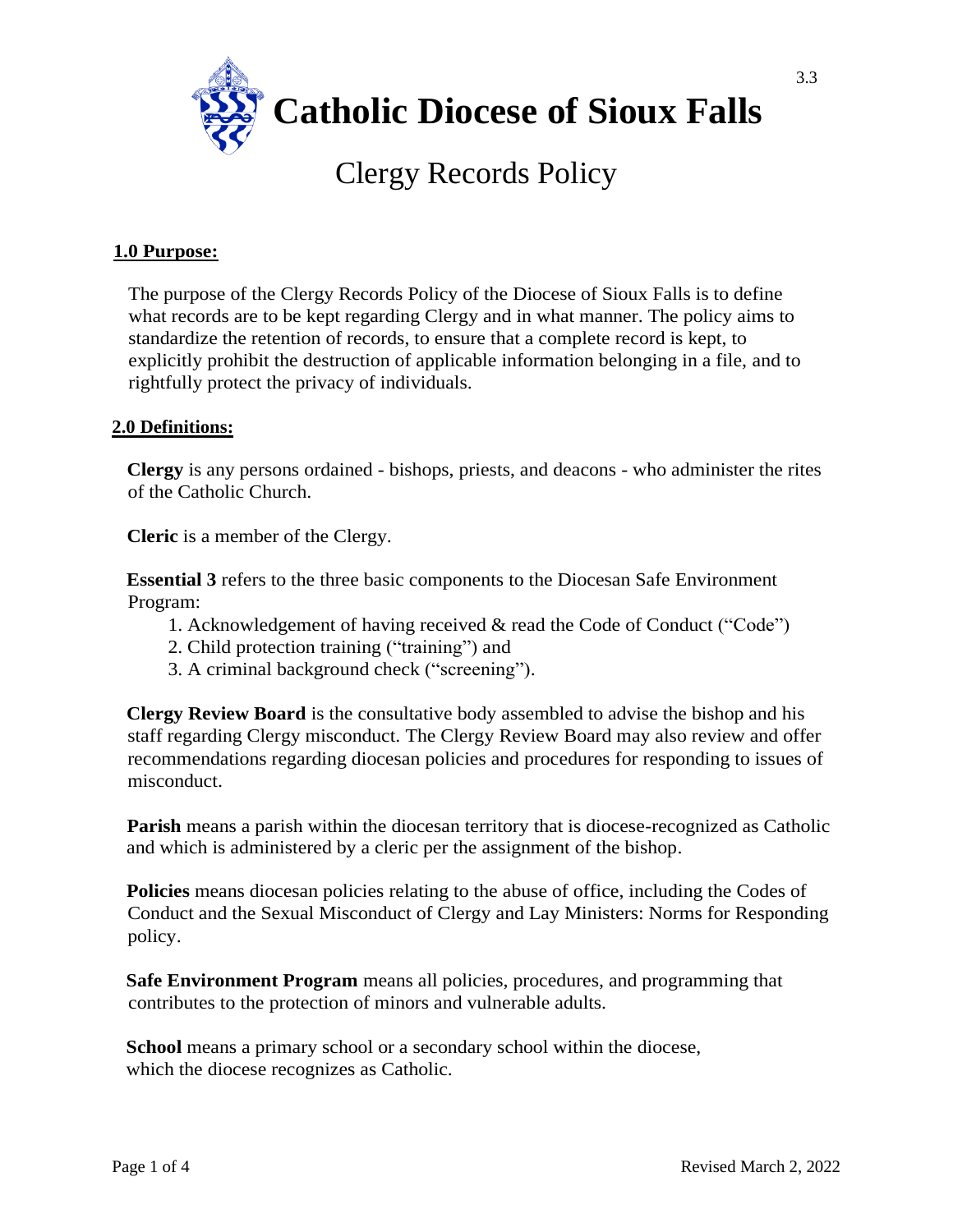# **3.0 Clerics for Whom Records are to be Kept**

The diocese maintains Clergy personnel files on all clerics who are ordained for the diocese. The files of ordained clerics shall be retained even in the event of excardination, laicization, and/or death.

The diocese maintains Clergy files on all Clerics who are granted faculties to minister in the diocese for more than thirty (30) days, including extern and religious Clergy, whether they are ever incardinated or provided with an official assignment.

The diocese maintains files of seminarians/ordination candidates it sponsors. These become incorporated into the Clergy file upon ordination.

#### **4.0 Destruction of files**

Clergy files are never intentionally destroyed. For reasons specified in this policy, particular documents from a file may be destroyed.

In the event the seminarian/ordination candidate discerns out of formation, the file shall be kept by the diocese for a period of 10 years. At which time, the file shall be destroyed.

## **5.0 Contents of Files**

The clergy personnel files will typically contain the following**:**

- Seminary records (if available), including academic records as well as records of the seminarian's calls to the orders of formation and reviews by formators/seminary rector.
	- o Records of receipt of the sacraments prior to ordination
- Appointment letters and decrees and other assignment records
- Testimonial letters, letters of good standing
- Communications related to the cleric's ministerial service
- Immigration records (if applicable)
- Biographical data, requested funeral arrangements, durable power of attorney appointments, and a last will and testament (if the cleric has provided these to the Diocese)
- Psychological and medical records (if the cleric was referred by the Diocese for an assessment while he has serving in ordained ministry). See subsequent note regarding the safeguarding of personal health information.
- Any records or related correspondence marked "Confidential" or that have protected health information contained in them and, therefore, may only be accessed by authorized personnel shall be filed in a separate location. A note shall be placed in the general personnel file that indicates the existence of documentation in another, secured location within the Chancery.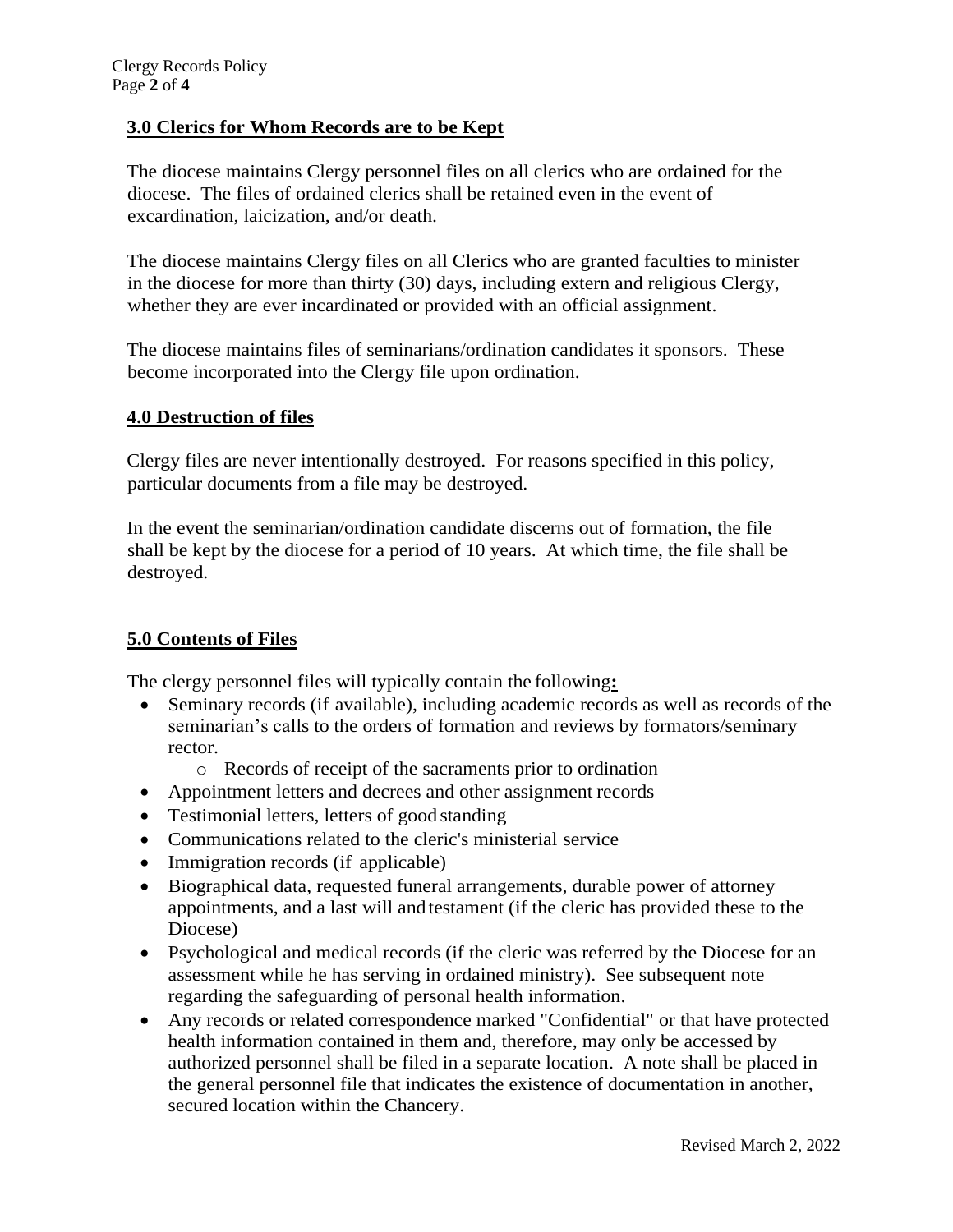# **5.1 Allegations of Sexual Misconduct**

In cases involving clergy against whom accusations of sexual misconduct have been made, the following records will be held:

- Records of accusation(s), including any allegation of sexual abuse of a minor
- Records of any internal investigation
	- <sup>o</sup> Internal memoranda or documentation regarding Clergy misconduct
- Records relating to any review of the cleric's conduct made by the Clergy Review Board (if applicable)
- Records of any mandatory report made to law enforcement about the Cleric
- Civil and canonical legal documents from any proceedings resulting from the accusation
- Records of resolution of allegations and investigations
- Reports from the Cleric regarding any arrest or citation involving conduct that violates the Diocesan Policies

These may be contained in one file or they may be held in counterparts depending on record retention practices during the era when the cleric served in assigned ministry.

# **5.2 Safe Environment file**

Clergy compliance with the Essential 3 requirements is to be documented in a clergy safe environment file that is separately held in the diocesan archives. The Clergy safe environment file is administered by the Diocesan Safe Environment Coordinator in an electronic database (CMG Connect). On an annual basis, the Coordinator reviews Clergy compliance with the Essential 3 and shall, within a reasonable amount of time, send a letter of non-compliance to any clergy not current in the requirements. If applicable, the board of directors for the relevant Parish or School where the cleric is assigned is to receive a copy of the same letter.

The Safe Environment file shall consist of:

- Signed acknowledgment form or printed electronic record verifying that the cleric hasreceived, understands, and will comply with the applicable Codes of Conduct and Misconduct Policies.
- Safe Environment compliance records, including:
	- Copies of criminal background checks
	- Records and certification of safe environment training

## **6.0 Transfer**

If a Cleric seeks assignment, transfer, or residence outside of the diocese, the diocese shall make the personnel file available for review by the receiving diocese, religious community, or organization a complete copy of the diocese's file (or the (or its